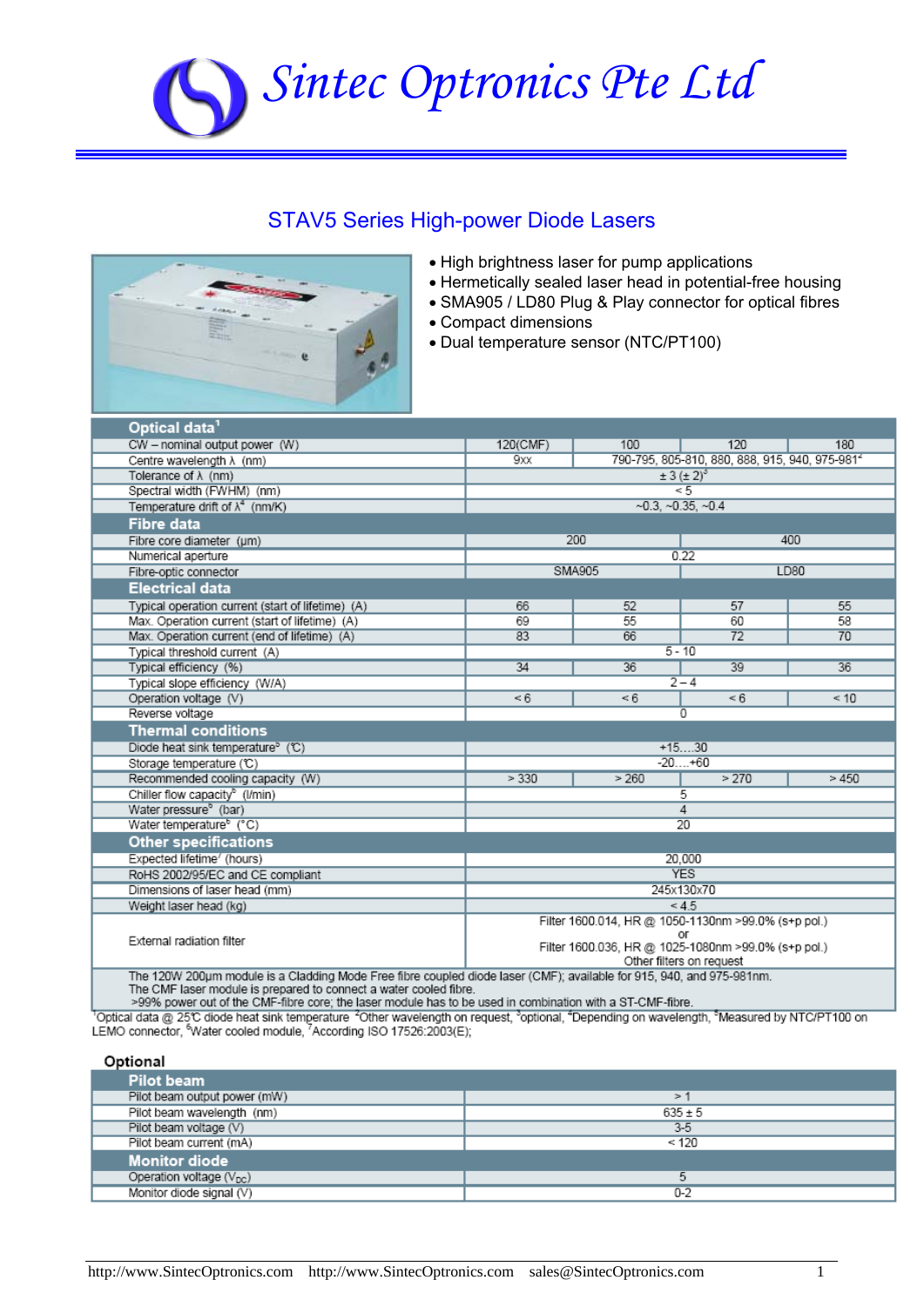#### Product name identification:

| ST - F   |                           | -DL                               |                         | (pump)                      |                          |                          |
|----------|---------------------------|-----------------------------------|-------------------------|-----------------------------|--------------------------|--------------------------|
| Power    | Fibre<br>core<br>dlameter | Wavelength                        | Wavelength<br>tolerance | Feature<br>monitor<br>dlode | Feature<br>pliot laser   | Feature<br><b>filter</b> |
| 100      | 200                       | 790,791,792<br>793,794,795        | $T2 - \pm 2nm$          | MO-no<br>monitor<br>dlode   | $PO - no$<br>pliot laser | $F0 - no$<br>filter      |
| 120      | 400                       | 805.806.807<br>808,809,810        | $T3 - \pm 3$ nm         | M3-<br>monitor<br>dlode     | P2= pliot<br>laser       | F14 - filter<br>1600.014 |
| 120(CMF) |                           | 880, 888                          |                         |                             |                          | F36 - filter<br>1600.036 |
| 180      |                           | 915.940                           |                         |                             |                          |                          |
|          |                           | 975.976.977<br>978.979.980<br>981 |                         |                             |                          |                          |

Example: ST120-F400-DL976-T0M3P2F36 (pump) Example: STHLU30F200-980-T3M3P0

#### **Accessories**

- Fibre ST-SMA905-F, 1.5m or 3m
- Diode driver with TEC-cooler
- **•** Integrated Volume Holographic Grating for wavelength stabilization
- Different beam shaping optics (focusing, collimating, fibre-fibre) available
- $\bullet$  Installation service and personal introduction on request
- $\bullet$  Turn-key systems available
- Customized laser modules and fibres on request



## **Accessories**

- Fibre ST-SMA905- / ST-LD80-, 1.5m or 3m
- Laser Diode Driver and Water Cooler
- Integrated Volume Holographic Grating for wavelength stabilization
- Different beam shaping optics (focussing, collimating, fibre-fibre) available
- Installation service and personal introduction on request
- Turn-key systems available
- Customized laser modules and fibres on request